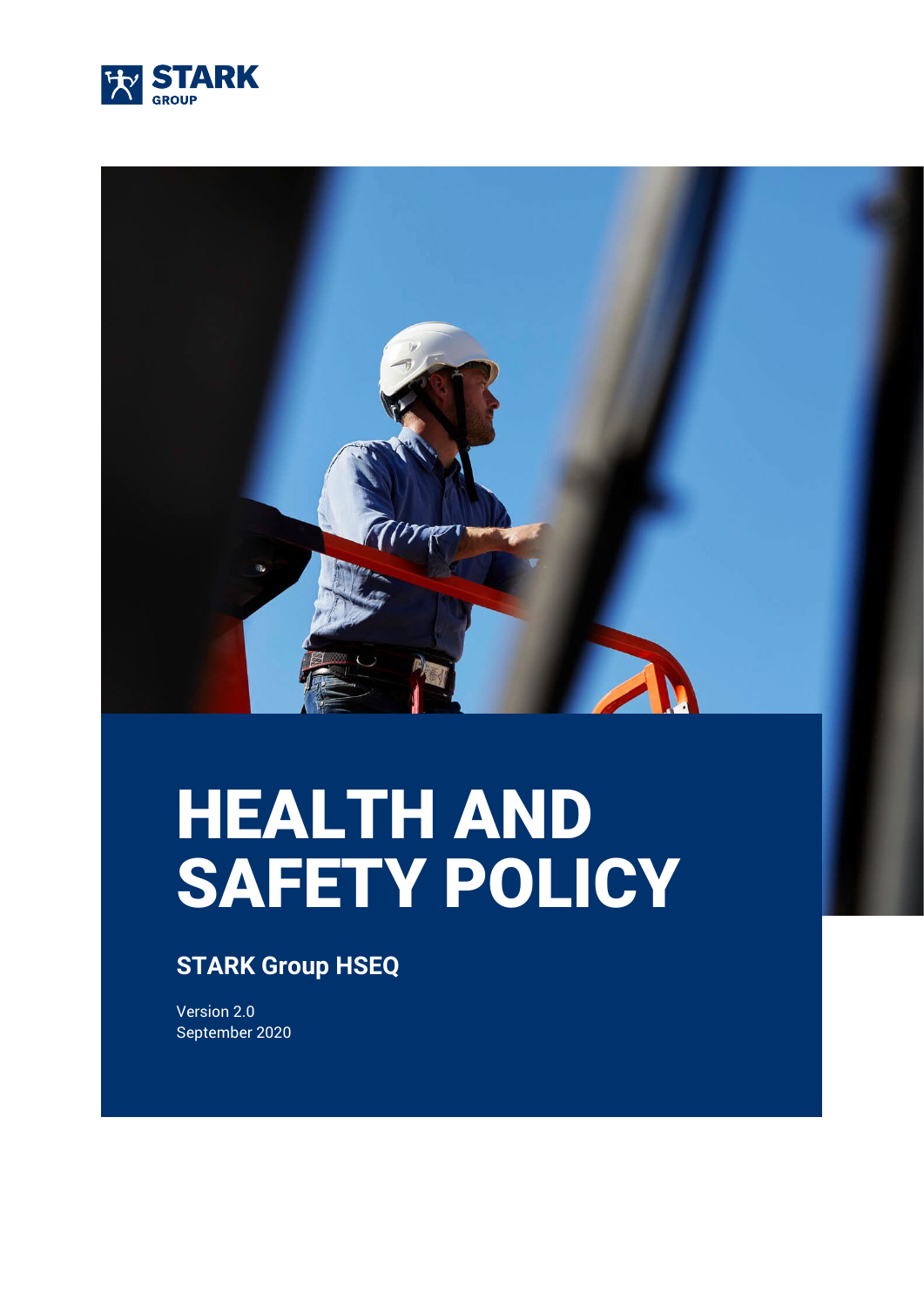

# **STARK GROUP - HEALTH AND SAFETY POLICY**

## **TABLE OF CONTENTS**

| 2 <sup>1</sup> |  |
|----------------|--|
| 3 <sub>1</sub> |  |
| 4.             |  |
| 5 <sub>1</sub> |  |
| 6.             |  |
| 7 <sub>1</sub> |  |
| 8.             |  |
| 9.             |  |
|                |  |
| 11.            |  |
|                |  |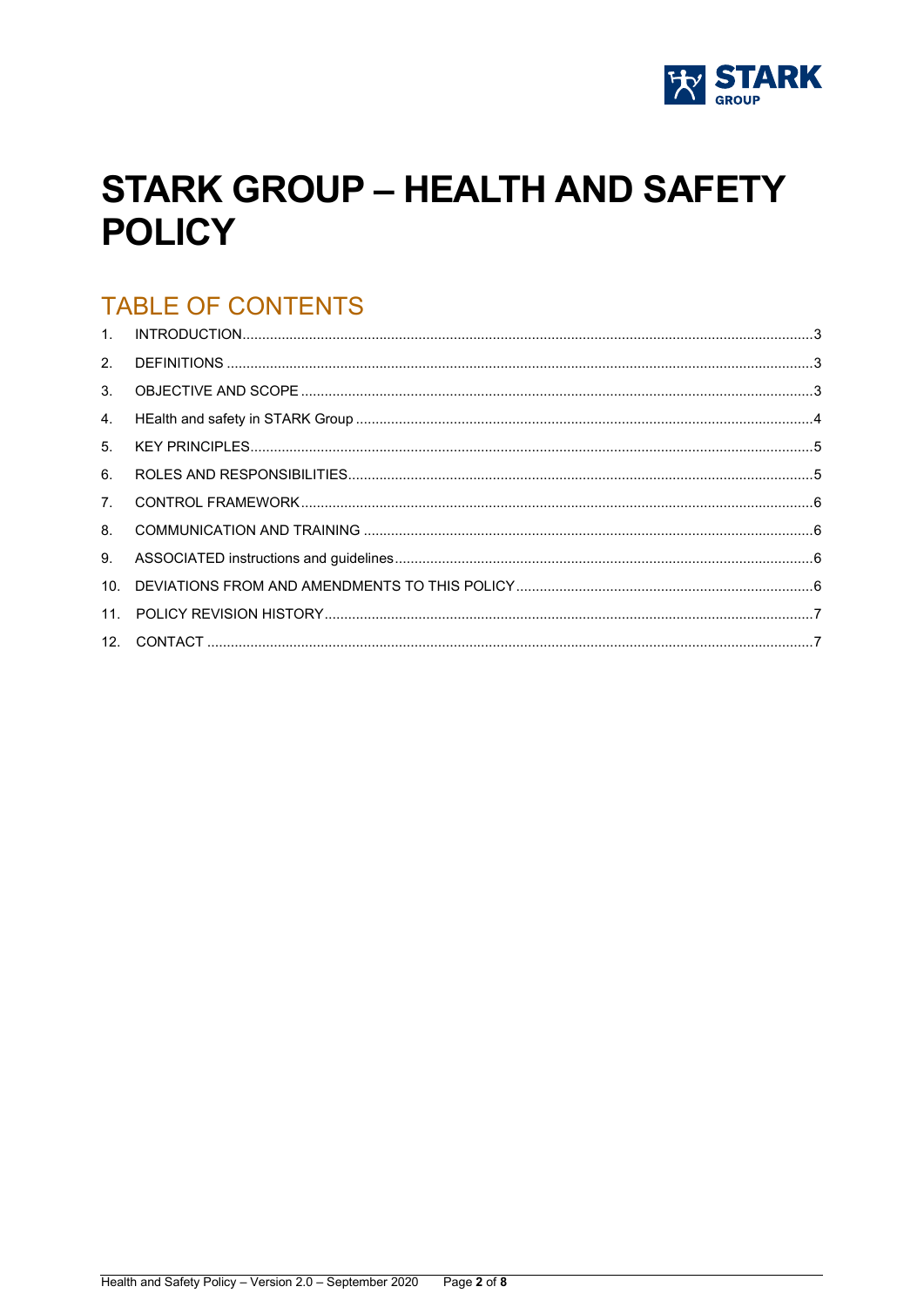

#### <span id="page-2-0"></span>**1. INTRODUCTION**

Health and safety are a key priority for STARK Group, whether it involves our employees, customers or the communities in which our companies operate. The aim is to create a safe and accident-free workplace and we are committed to continuous improvement in health and safety performance throughout our operations.

To pursue this aim, all leaders and employees are expected to act in accordance with the STARK Group Safety rules and in conjunction with applicable local and international laws and regulations at all times. To ensure full compliance with legislation and Group policies a comprehensive system will be maintained, and relevant information will be communicated as needed.

This policy will provide leaders and employees with an understanding of Health and Safety compliance and will help identify dangerous situations, problem areas and behavior that must be avoided. Leaders and employees will also receive guidance on where to seek instruction or further advice if work is being carried out illegally or irresponsibly. The BU's Intranet contains more detailed instructions and guidelines for how to comply with STARK Group safety rules.

#### <span id="page-2-1"></span>**2. DEFINITIONS**

| <b>STARK Group</b> | STARK Group A/S and all affiliates                                                                    |
|--------------------|-------------------------------------------------------------------------------------------------------|
| <b>HSEQ Team</b>   | Group Health, Safety, Environmental and Quality Team and the German EHS Team                          |
| Group CHRO         | Chief Human resource Officer                                                                          |
| BU                 | <b>Business Unit</b>                                                                                  |
| Third-party        | Customers, suppliers and other relevant parties with no intra-group relation to<br><b>STARK Group</b> |

#### <span id="page-2-2"></span>**3. OBJECTIVE AND SCOPE**

STARK Group leaders and employees must comply with applicable laws, regulations and STARK Group policies.

Failure to comply with this policy can result in the following:

- Personal injuries
- Materiel damage
- Insurance claims
- Financial loss due to sick leave
- Impact on remaining employees/branch if colleagues get injured/ are on sick leave
- Fines from the Working Environment Authority

The purpose of this Health and Safety Policy and associated instructions and guidelines is to:

- Raise awareness and promote compliance and correct behaviour by ensuring that STARK Group leaders and employees know and understand the essence and purpose of Working Environment Legislations and STARK Group safety rules.
- Avoid fines, actions, damage and other risks associated with Working Environment Legislations.
- Identify and risk assess situations where alternative actions may be needed and ensure compliance with Working Environment Legislations.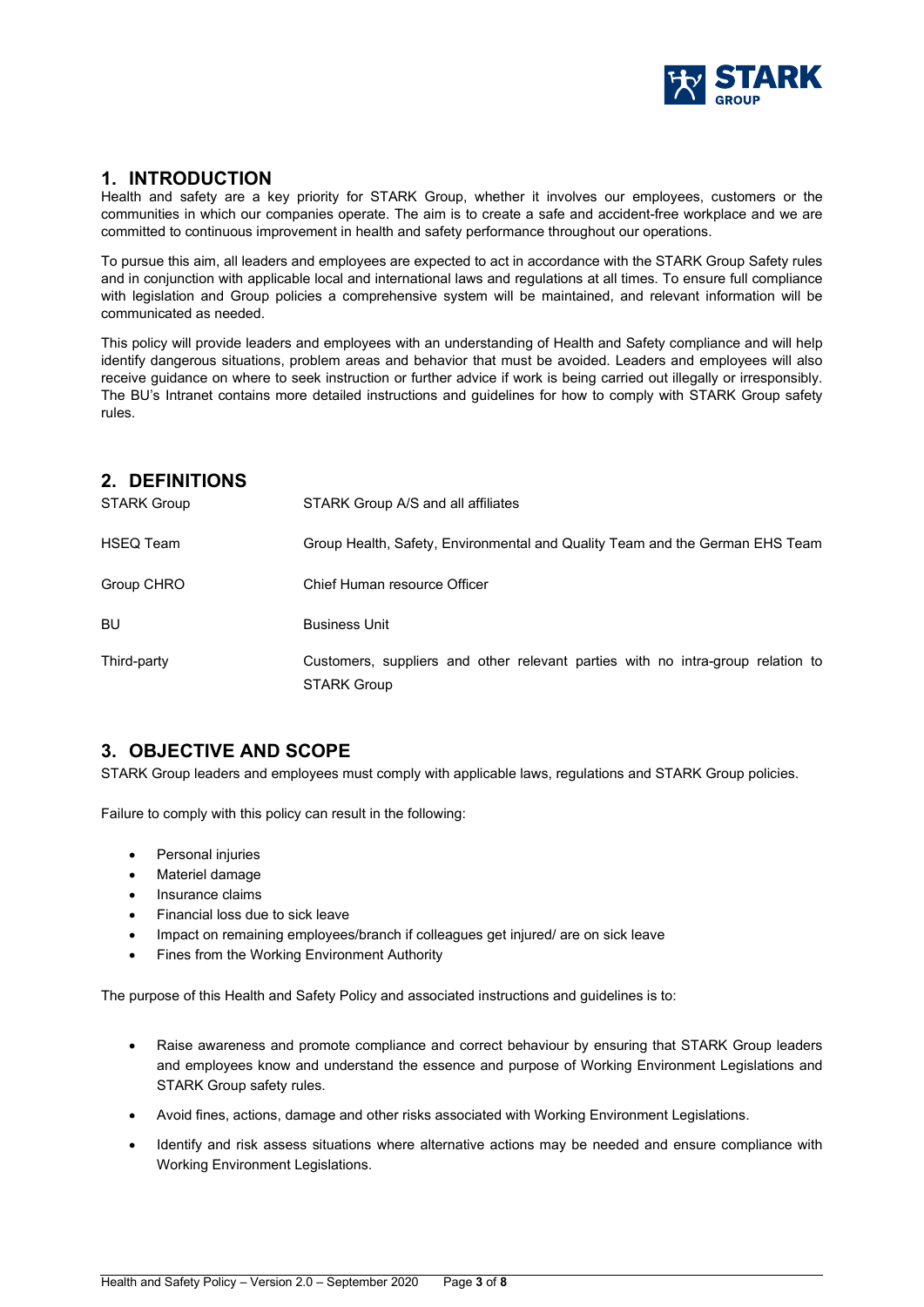

By complying with this policy, STARK Group can maintain a health and safety environment and be considered a safe and responsible workplace for both customers, employees and third parties visiting the branches.

All businesses within STARK Group must ensure compliance with relevant laws and regulations of the countries where they operate.

#### <span id="page-3-0"></span>**4. HEALTH AND SAFETY IN STARK GROUP**

STARK Group operates after STARK Group Safety rules and follow the Working Environment Legislations of all the different countries where STARK Group is situated. In doing so helps ensure the health, safety and welfare of all STARK Group employees.

Failure to comply with these rules and legislation can jeopardize STARK Group's most important assets – our employees.

The main areas regarding the Working Environment Legislation and STARK Group rules are work performance, workplace design, technical equipment, hazardous substances and materials and formal requirements. In short, the areas consist of the following:

#### **Work performance**

Work shall be planned, organised and carried out in such a way as to ensure health and safety.

#### **Workplace design**

The work site shall be in such a condition that it is safe and healthy.

#### **Technical equipment**

Machines, machine parts, containers, prefabricated constructions, appliances, tools and building components, other technical equipment and personal protective equipment shall be designed and used in such a way that they are safe and without risks to health.

#### **Hazardous substances and materials**

Substances and materials with properties which may be dangerous, or which may otherwise compromise health or safety may only be manufactured and used in work processes and methods which effectively secure employees against accidents and illness.

#### **Formal requirements**

- 52% of the branches in STARK Group have the working environment certificate ISO 45001 issued. It applies for 2 Danish branches and 220 German branches.
- The Working Environment Committee shall participate in the organisation and performance of all working environment work by providing consultancy.
- <span id="page-3-1"></span>• In certain situations, certificates or documentation of education are needed before performing work that may cause a significant risk of accidents or illness.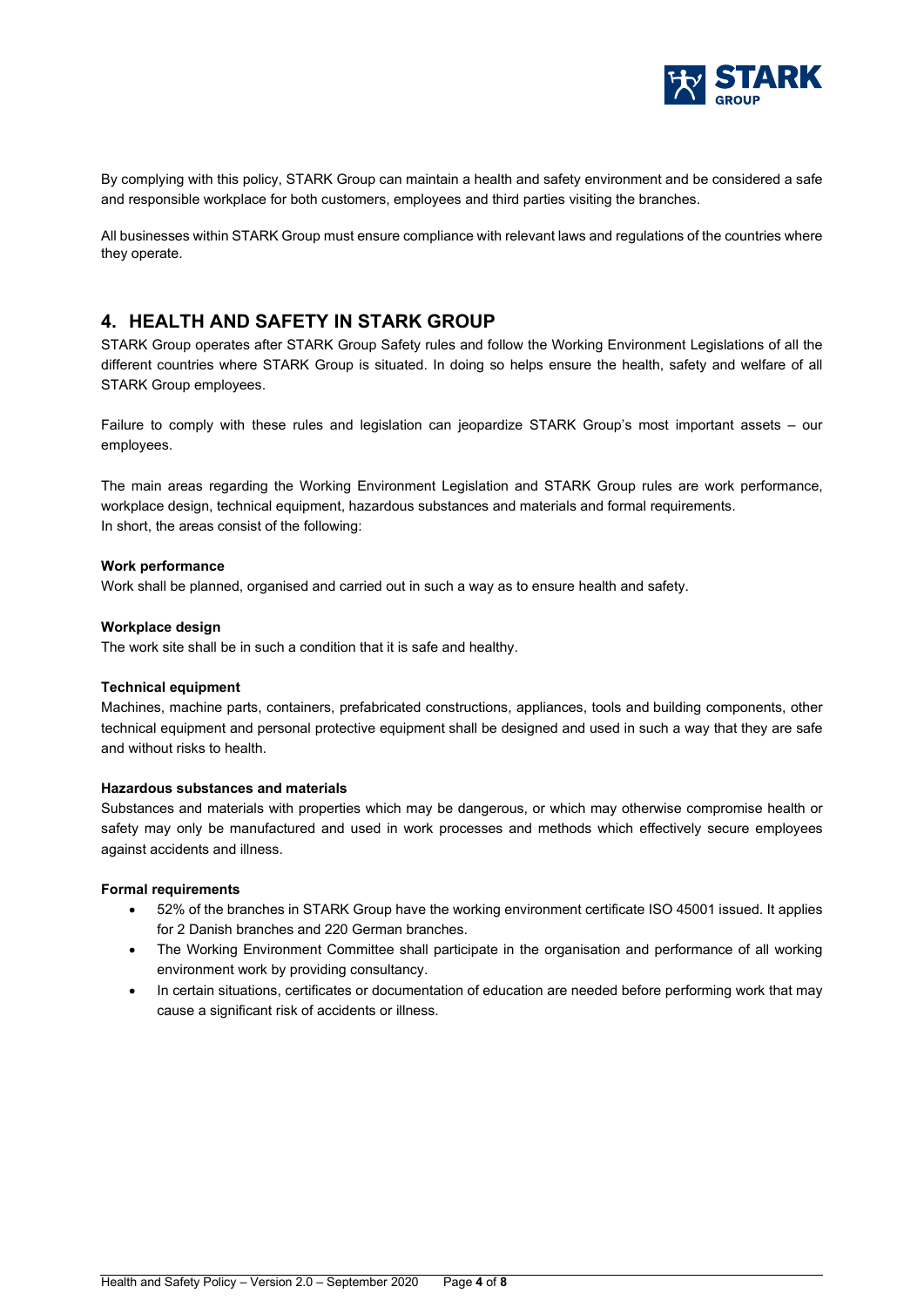

#### **5. KEY PRINCIPLES**

All STARK Group leaders and employees must know and understand the key principles outlined below. For further explanation, see STARK Group's health and safety instructions and guidelines.

Overall, it is important to know that we don't tolerate work being carried out illegally, irresponsibly or in any way jeopardize the safety and health of our employees and customers. If such situations occur leaders and employees must clearly state that they cannot interact or participate in the matter and inform their nearest leader.

In order to help STARK Group leaders and employees the HESQ Team is committed to:

- Develop, implement and monitor health and safety procedures appropriate to our business activities.
- Identify the hazards and risks associated with our activities and put in place appropriate control measures to prevent injuries and ill health to our employees, customers and other third parties.
- Establish channels of communication which encourage employees to contribute improvements in our health and safety performance.
- Provide appropriate resources to ensure that this policy may be brought into effect and maintained.
- Ensure work-related incidents and near misses are investigated and analysed to prevent recurrence.
- Set annual objectives and targets to improve our performance.
- Monitor and review health and safety performance and action plans on a regular basis.
- Provide sufficient information, advice, training and supervision to ensure that people under our control are fully aware of their responsibilities and are competent to undertake their activities.
- Periodically monitor internal audits performance and compliance of our adherence to this policy

STARK Group leaders and employees have a duty to comply with the key principles and must agree to:

- Taking reasonable care for their own health and safety and that of others who may be affected by their actions.
- Co-operating fully to ensure compliance with this policy and procedures introduced to fulfil our obligations.
- Co-operating with us in maintaining high standards of health and safety.
- Maintaining their place of work and their equipment in a tidy and safe condition.
- Making proper use of equipment provided in the interest of health and safety.
- Identify hazards and conduct risk assessments when needed.
- Reading relevant issued information from the HSEQ Team and complete assigned courses on the internal Elearning platform.
- Always ensure that work-related incidents and near misses are reported, investigated and analysed to prevent recurrence.
- Always involve the Health & Safety Team if any questions arise about Working Environment legislation or STARK Group safety rules.

#### <span id="page-4-0"></span>**6. ROLES AND RESPONSIBILITIES**

Whilst STARK Group CEO is ultimately accountable for Health and Safety in STARK Group, the Group CHRO is responsible for the development of this Health and Safety Policy and the underlying Manuals and Guidelines/Handbooks. This includes ensuring that the Health and Safety Policy, Manuals and associated documents are kept up to date, and monitoring and addressing risks.

Group CHRO is responsible to ensure that all companies within STARK Group know and understand this Policy and the Manuals and Guidelines/Handbooks.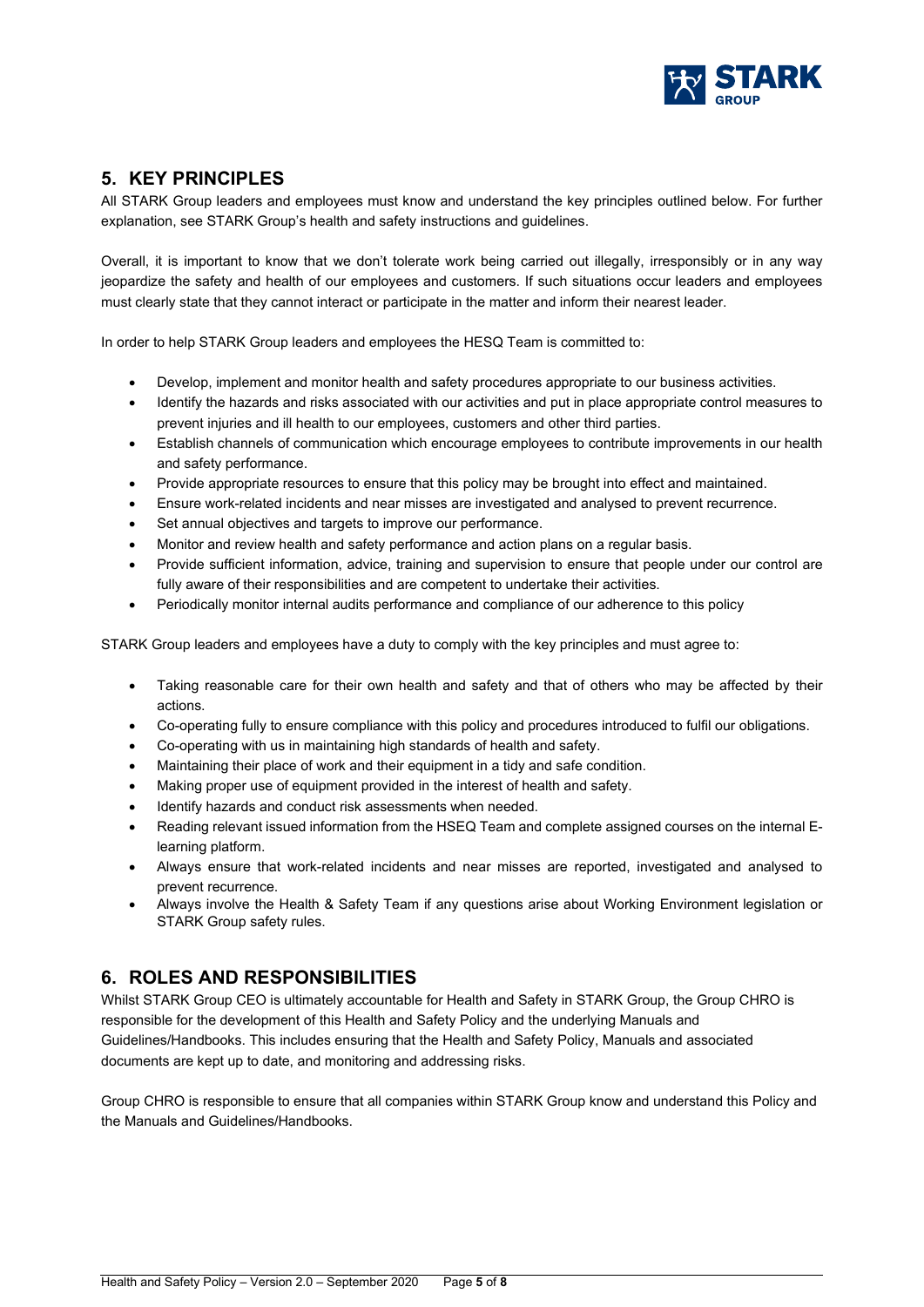

The business unit HR Directors are responsible to ensure that the relevant employees know and understand this Policy and the Manuals and Guidelines/Handbooks, and that it is fully implemented and adhered to. The same goes for the BU subsidiaries.

Employees who are part of a Health and Safety committee will be trained in Working Environment legislation and how to comply with it.

| Policy governance area        | Accountable/Responsible |
|-------------------------------|-------------------------|
| Policy owner                  | Group CHRO              |
| Application - Users of policy | <b>HR</b> directors     |
| Accountable for compliance    | Group CEO and BU CEO    |
| with policy                   |                         |
| Policy review                 | Group CHRO              |
| Policy approval               | ExCom                   |

**Review cycle:** Annual

#### <span id="page-5-0"></span>**7. CONTROL FRAMEWORK**

Controls are in place to ensure compliance with this policy and includes HSEQ internal audits, ongoing follow-up branch visits and online E-learnings courses.

On STARK Group level, annual risk assessments are reviewed, and any additional branch actions, controls and instructions will be communicated.

#### <span id="page-5-1"></span>**8. COMMUNICATION AND TRAINING**

An overview of applicable instructions, alerts, themes and forms are to be found on the Intranet and must be read and used by leaders and employees. These are developed based on risk assessments, reported accidents, dissemination of legislation, our STARK Group HSEQ standards and include the following areas:

- Work in the warehouse
- Use of vehicle and machinery
- General topics (ex. electricity and fire)
- **Trucks**

HSEQ communications and training are available as E-Learning modules and courses, where you will find training which are both mandatory and voluntary depending on your job description.

An ongoing assistance and guidance from the HSEQ Business Partners and communication between the HSEQ Team and the Business Units is present in order to comply with the HSEQ policy.

The countries who have national committees (Denmark & Finland) will communicate through annual meetings and inform the rest of the business units using Intranet and word of mouth.

#### <span id="page-5-2"></span>**9. ASSOCIATED INSTRUCTIONS AND GUIDELINES**

<span id="page-5-3"></span>Please always check the intranet for a current overview of manuals and handbooks.

#### **10.DEVIATIONS FROM AND AMENDMENTS TO THIS POLICY**

All deviations must be made in writing and approved by the policy owner. All amendments must be approved by ExCom.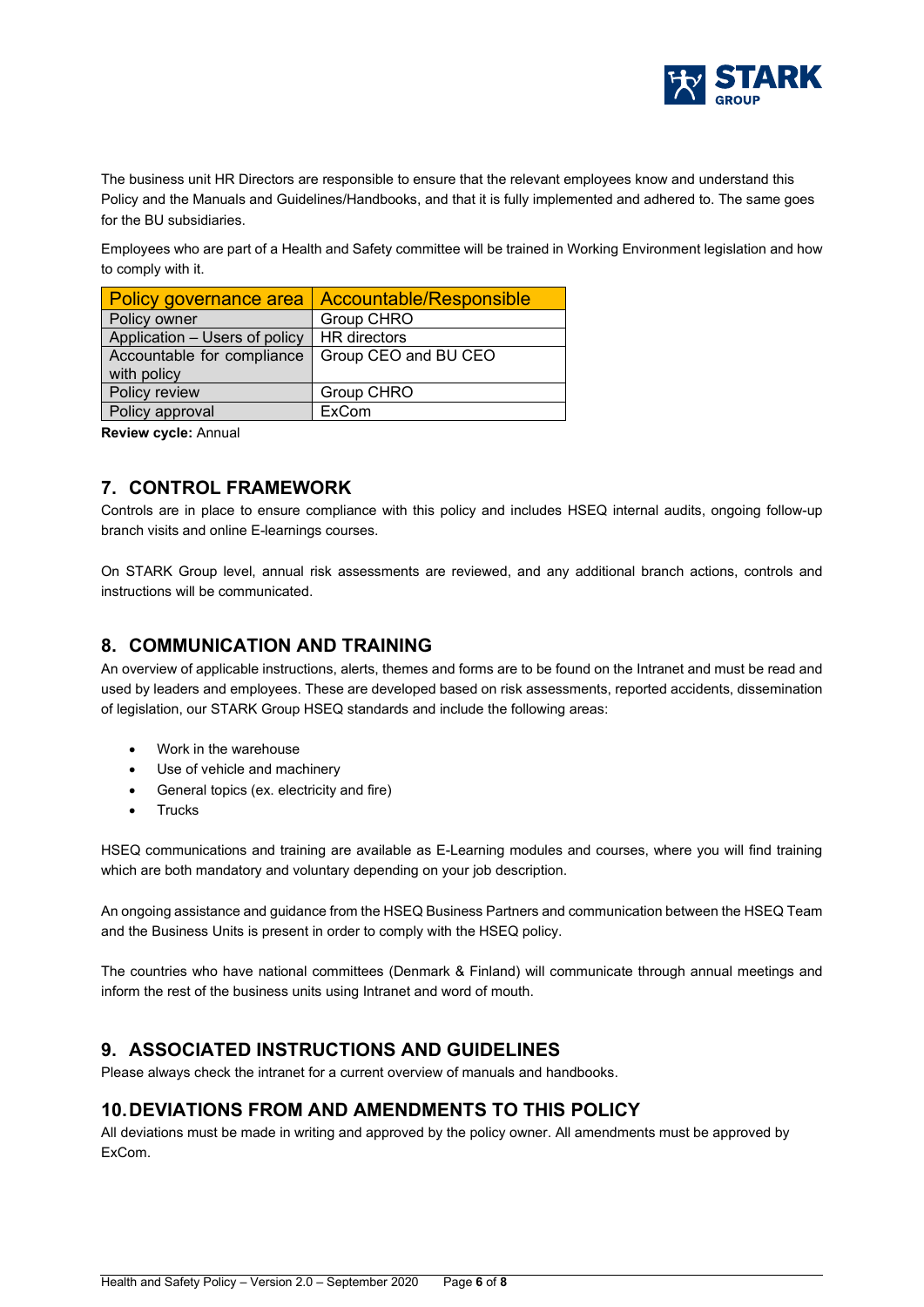

#### <span id="page-6-0"></span>**11.POLICY REVISION HISTORY**

| <b>Version</b> | <b>Publication date</b> | <b>Description of revision</b> |
|----------------|-------------------------|--------------------------------|
| 1.0            |                         | Policy                         |
| 2.0            | March 2020              | Review and update              |

#### <span id="page-6-1"></span>**12.CONTACT**

For more information, contact the HSEQ Team.